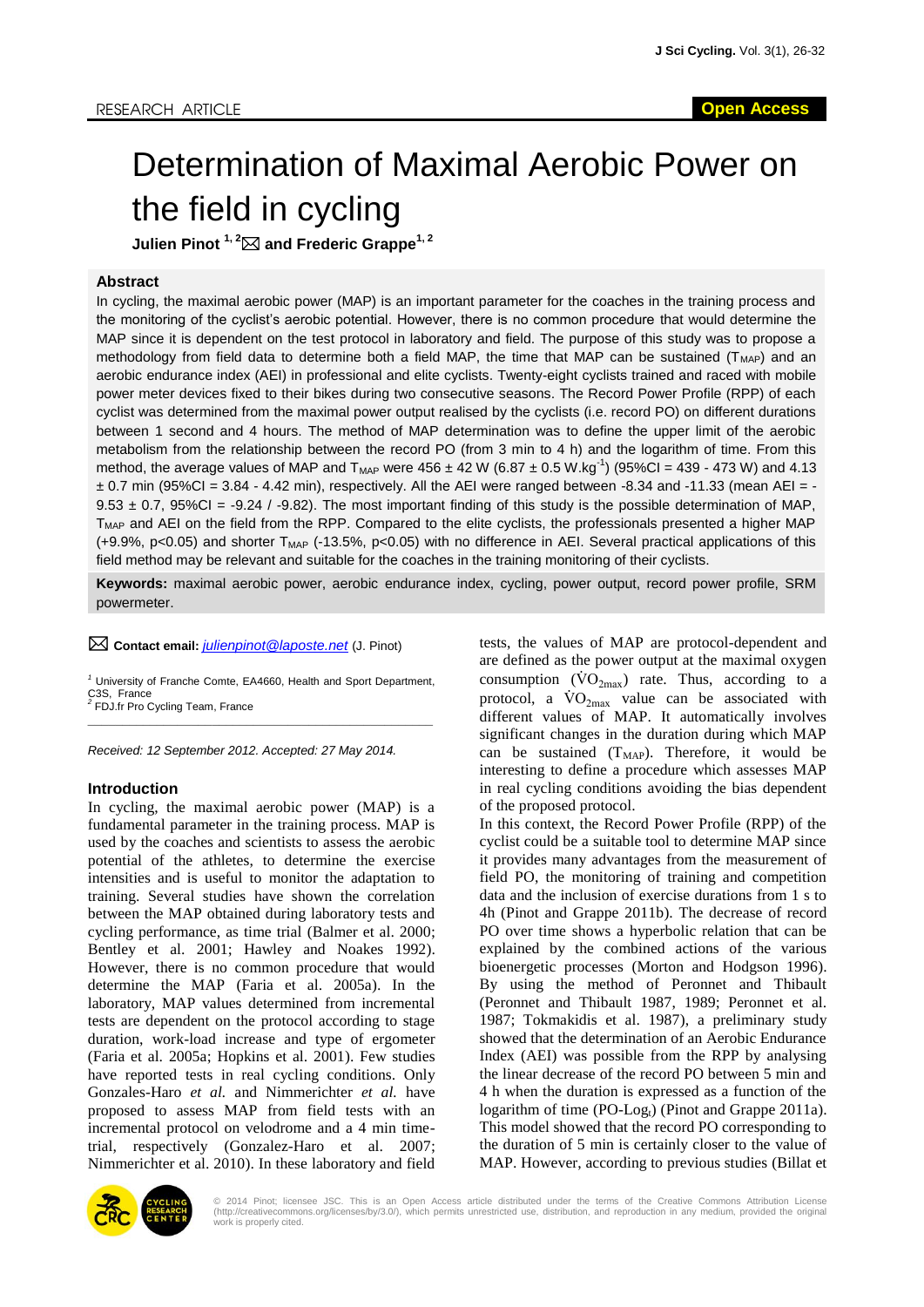al. 1996; Bosquet et al. 2002; Faina et al. 1997), the upper limit of the aerobic metabolism could be situated between 3 and 6 min.

The purpose of this study was to propose a methodology taking into account PO in real cycling conditions to determine MAP,  $T<sub>MAP</sub>$  and an AEI in professional and elite cyclists. We hypothesised that it should be possible to determine MAP from a deflection point located between 3 and 6 min on the PO-Log<sub>t</sub> relationship at which the aerobic metabolism is maximal (Billat et al. 1996; Bosquet et al. 2002; Faina et al. 1997; Laursen et al. 2007).

## **Materials and methods**

## **Subjects**

This study was carried out in professional and elite cycling teams. A local ethic committee (FDJ Health and Medical Department) approved this experimental procedure according to international standards (Harriss and Atkinson 2011). All the participants were volunteers. They were informed about the experimental

procedure and the purpose of the present study, each gave his written informed consent. For the experimental procedure they carried out their usual activities (Winter and Maughan 2009). The data of 28 cyclists were studied. Their mean (+SD) age, height and body mass were  $25 \pm 4$  years,  $179 \pm$ 6 cm and  $67 \pm 6$  kg, respectively. Fifteen cyclists were members of professional cycling teams and covered between 25000 and 35000 km per year. They had between 65 and 90 days of competition per season (ranging from 1 day races to stage races of 3 weeks). The others  $(n =$ 13) were elite cyclists and ranked in the  $1<sup>st</sup>$  category in France, with 7 of whom had raced with the U23 French Team. They covered distances ranging from 18000 to 23000 km per year. They had between 50 and 70 days of competition per season (ranging from 1-day races to stage races of 1 week). Study subjects had high performance levels and included 18 cyclists who

have raced World or European championship with their National Team, sprinters and climbers at the World-Tour level. Their average weekly training time was 18  $+3h$ 

#### **SRM Measurements**

The cyclists performed all their training and competitions over two consecutive seasons (22 months) with mobile power meters mounted on their bikes (SRM Professional Training System, Schoberer Rad Messtechnik, Jülich, Germany). They were accustomed to using SRM Powermeters. According to the manufacturers' recommendations, the slope of calibration for each SRM was verified every 3 months using a static calibration to determine the relationship between the torque (Nm) and frequency (Hz) (Wooles et al. 2005). The cyclists were informed of the importance of performing the zero offset frequency procedure before each training session and race in order to obtain accurate PO data (Abbiss et al. 2009; Gardner et al. 2004). Thus, the values of slope and zero offset



Figure 1. Methodology of determining MAP and T<sub>MAP</sub>. Solid line represents the linear regression of the relationship between the record PO from 10 min to 4 h (black points) and Logt. Dotted lines are residual 2standard deviations of the regression. White points are record PO from 3 to 7 min, where the confidence interval is extrapolated. MAP is the first record PO inside the confidence interval (range between dotted lines). For this cyclist:  $MAP = 6.5 W.kg-<sup>1</sup> and T<sub>MAP</sub> = 4.5 min.$ 



Figure 2. % MAP-Log<sub>t</sub> relationship of the same cyclist as in Figure 1. The slope of the relationship determines the AEI (-9.3 for this cyclist)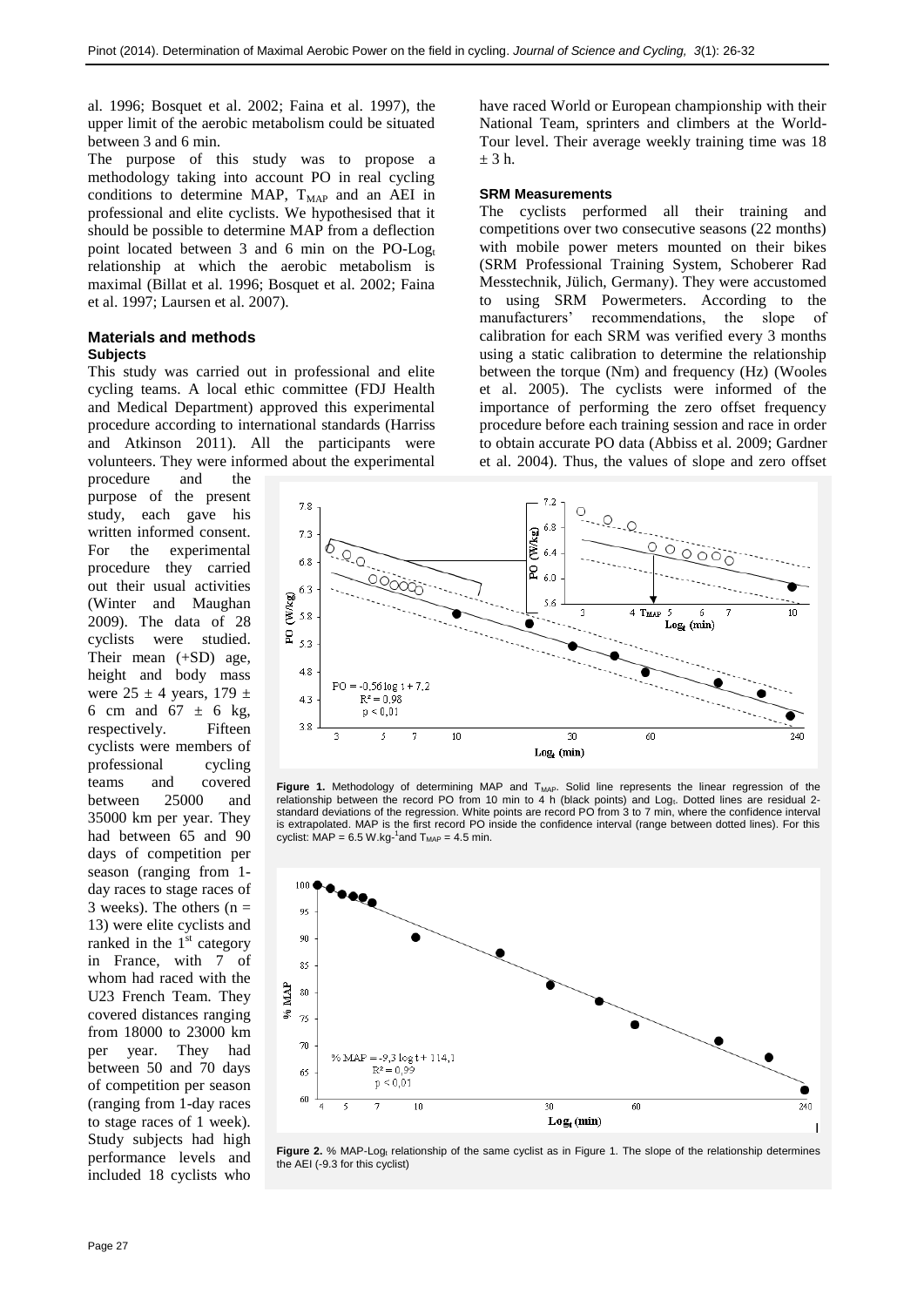has been verified before each analysis.

#### **SRM Data analysis**

After each training and competition, the cyclists transferred their data from the power control to their computer using the SRM Software (v6.41.04 Schoberer Rad Messtechnik, Germany). After their files were received by email, the data were analysed with the use of TrainingPeaks software  $(WKO+$ ,  $v3.0$ , Peaksware, CO, U.S.A.). All data were analysed in order to obtain the Maximal Mean Power (MMP) for times of 1, 5 and 30 sec, and 1, 3, 3.5, 4, 4.5, 5, 5.5, 6, 6.5, 7, 10, 20, 30, 45, 60, 120, 180, and 240 min. Maximal values for each duration were retained to determine the various record PO.

#### **Determination of MAP**

As it is well established that  $T<sub>MAP</sub>$  is lower than 10 min (Billat et al. 1996; Bosquet et al. 2002; Faina et al. 1997; Hopkins et al. 2001), according to the model of Peronnet and Thibault (Peronnet and Thibault 1987; Peronnet et al. 1987), the aerobic metabolism was modeled from RPP by a linear  $PO-Log_t$  relationship from 10 min to 4 h. The regression equation was in the

form: *PO = a ln t + b*. Residual 2 standard deviations ( $r<sub>2SD</sub>$ ) equations of the linear regression were calculated by the equations *PO* =  $a \ln t + b \pm$ *r2SD*. A confidence interval was plotted by extrapolating the range between the  $r_{2SD}$  lines until 3 min from the experimental data (10 min to 4 h). This confidence interval provides a

**Table 1.** Average record POs for various time durations (min) for 26 cyclists. Values are Mean ± SD, and Range [minimum – maximum].

| <b>Duration</b> | <b>Absolute PO</b><br>(W) | <b>Absolute PO</b><br>Range (W) | <b>Normalised PO</b><br>$(W.kg^{-1})$ | <b>Normalised PO</b><br>Range (W.kg <sup>-'</sup> ) |
|-----------------|---------------------------|---------------------------------|---------------------------------------|-----------------------------------------------------|
| 0.016           | $1339 \pm 164$            | $[1018 - 1691]$                 | $20.1 \pm 1.6$                        | $[17.6 - 23.6]$                                     |
| 0.083           | $1268 + 144$              | $[984 - 1580]$                  | $19.1 \pm 1.4$                        | $[16.9 - 21.6]$                                     |
| 0.5             | $865 \pm 93$              | $[709 - 1056]$                  | $13.0 \pm 1.1$                        | $[11.3 - 15.3]$                                     |
| 1               | $648 \pm 66$              | $[532 - 777]$                   | $9.8 \pm 0.7$                         | $[8.7 - 11.3]$                                      |
| 3               | $484 \pm 38$              | $[412 - 570]$                   | $7.3 \pm 0.5$                         | $[6.5 - 8.5]$                                       |
| 3.5             | $470 \pm 37$              | $[401 - 547]$                   | $7.1 \pm 0.5$                         | $[6.2 - 8.2]$                                       |
| $\overline{4}$  | $460 \pm 37$              | $[385 - 524]$                   | $6.9 \pm 0.5$                         | $[6.2 - 7.8]$                                       |
| 4.5             | $451 \pm 37$              | $[372 - 527]$                   | $6.8 \pm 0.4$                         | $[6.0 - 7.9]$                                       |
| 5               | $443 \pm 37$              | $[368 - 504]$                   | $6.7 \pm 0.4$                         | $[5.9 - 7.5]$                                       |
| 5.5             | $438 \pm 37$              | $[364 - 505]$                   | $6.6 \pm 0.4$                         | $[5.9 - 7.5]$                                       |
| 6               | $431 \pm 37$              | $[362 - 489]$                   | $6.5 \pm 0.4$                         | $[5.7 - 7.4]$                                       |
| 6.5             | $427 \pm 37$              | [357 – 484]                     | $6.5 \pm 0.4$                         | $[5.7 - 7.3]$                                       |
| $\overline{7}$  | $423 \pm 36$              | $[358 - 478]$                   | $6.4 \pm 0.4$                         | $[5.7 - 7.3]$                                       |
| 10              | $408 \pm 36$              | $[333 - 462]$                   | $6.2 \pm 0.4$                         | $[5.5 - 7.0]$                                       |
| 20              | $382 \pm 32$              | [312 – 441]                     | $5.8 \pm 0.4$                         | $[5.2 - 6.6]$                                       |
| 30              | $360 \pm 31$              | $[293 - 410]$                   | $5.4 \pm 0.4$                         | $[4.9 - 6.2]$                                       |
| 45              | $343 \pm 30$              | $[289 - 393]$                   | $5.2 \pm 0.4$                         | $[4.4 - 5.9]$                                       |
| 60              | $329 \pm 28$              | $[275 - 379]$                   | $5.0 \pm 0.3$                         | $[4.3 - 5.7]$                                       |
| 120             | $303 \pm 28$              | $[253 - 365]$                   | $4.6 \pm 0.3$                         | $[4.0 - 5.2]$                                       |
| 180             | $288 \pm 23$              | $[235 - 338]$                   | $4.4 \pm 0.2$                         | $[4.0 - 4.8]$                                       |
| 240             | $272 \pm 24$              | $[221 - 313]$                   | $4.1 \pm 0.3$                         | $[3.4 - 4.7]$                                       |

Table 2. MAP and T<sub>MAP</sub> (Values are Mean ± SD, Coefficient of Variation across the group (%) [Minimum; Maximum])

|                              | MAP(W)            | MAP $(W.kg^{-1})$   | $T_{MAP}$ (min)      |
|------------------------------|-------------------|---------------------|----------------------|
| All cyclists                 | $456 \pm 42 (9%)$ | $6.87 \pm 0.5$ (7%) | $4.13 \pm 0.7$ (17%) |
|                              | [373/526]         | [6.2 / 8.0]         | [3.0/5.5]            |
| Elite cyclists               | $433 \pm 36$      | $6.70 \pm 0.3$      | $4.46 \pm 0.8$       |
|                              | [373/495]         | [6.2 / 7.3]         | [3.0/5.5]            |
| <b>Professional cyclists</b> | $476 \pm 38**$    | $7.02 \pm 0.6^*$    | $3.86 \pm 0.5$ **    |
|                              | [387/526]         | [6.2 / 8.0]         | [3.0 / 4.5]          |

\*: significant difference with elite cyclists (p<0.1)

\*\*: significant difference with elite cyclists (p<0.05)

**Table 3.** Aerobic Endurance Index (AEI) (values are Mean ± SD, coefficient of variation across the group (%) and Range: Minimum/Maximum).

|                              | Aerobic Endurance Index | Range            |
|------------------------------|-------------------------|------------------|
| All cyclists                 | $-9.53 \pm 0.7$ (8%)    | $-11.33 / -8.34$ |
| Elite cyclists               | $-9.33 \pm 0.5$ (5%)    | $-10.23/ -8.34$  |
| <b>Professional cyclists</b> | $-9.71 \pm 0.8$ (8%)    | $-11.33 / -8.44$ |



Journal of Science and Cycling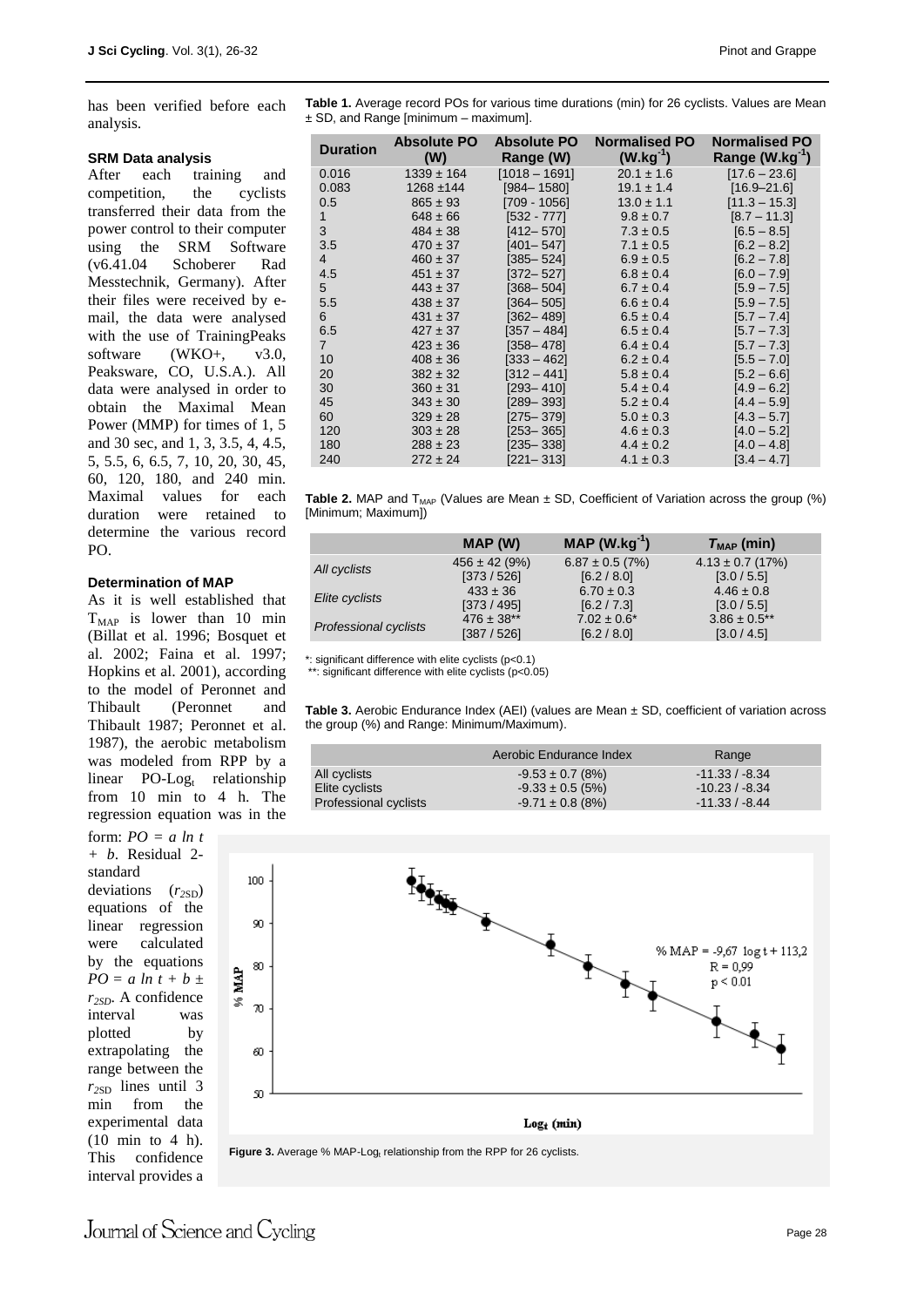window from which it is possible to determine the point at which the record PO (calculated each 30 s between 3 and 7 min) drifts upward and leaves the *r2SD* area to show the predominance of the anaerobic metabolism. Thus, MAP has been defined as the first record PO included in the confidence interval and  $T<sub>MAP</sub>$  as the sustained time equivalent at MAP. The methodology is depicted in Figure 1 with an example of rider's data.

#### **Determination of Aerobic Endurance Index**

After the determination of MAP for each subject, all the record PO were expressed in terms of percentage of MAP (% MAP) between  $T_{MAP}$  and 4 h according to the Log<sub>t</sub>. The slope of this relationship (% MAP- $Log<sub>t</sub>$ ) represents an index of the aerobic endurance capability



 $Log<sub>t</sub>$  (min)





Figure 5: % MAP-Logt relationship for a cyclist who can improve his record PO on 20, 30 and 45 min (white circles)

(AEI) of the cyclist, as described for runners by Peronnet and Thibault (Peronnet et al. 1987). Figure 2 presents an example for a cyclist of the %  $MAP-Log_t$ relationship from  $T<sub>MAP</sub>$  to 4 h.

#### **Statistical analysis**

Descriptive statistics were used, and all data were expressed as mean  $\pm$  standard deviation (SD). For each parameter, the 95% confidence interval (95%CI) was calculated. To describe the relationship between selected variables, Pearson zero-order correlation coefficients were computed by the least-squares method.

The normality of value distribution within categories was assessed with the Shapiro-Wilk test. Student t-tests were used to compare values between the two groups for MAP,  $T_{MAP}$  and AEI within categories.

#### **Results**

The RPP of 26 cyclists were used for the statistical analysis. The RPP of two riders were not retained because of invalid data. Table 1 presents the decrease of the average record PO for the 26 cyclists between

 $1339 \pm 164$  W (20.1  $\pm$  1.6 W.kg<sup>-1</sup>) for 1 sec and 272  $\pm$ 24 W (4.1  $\pm$  0.3 W.kg<sup>-1</sup>) for 4 h.

Table 2 presents the average MAP and  $T<sub>MAP</sub>$  for the 26 cyclists. The average values of MAP and  $T<sub>MAP</sub>$  are 456  $\pm$  42 W (6.87  $\pm$  0.5 W.kg<sup>-1</sup>) (CV = 9%, 95%CI = 439 -473 W) and  $4.13 \pm 0.7$  min (CV = 17%, 95%CI = 3.84) - 4.42 min), respectively. The student t-tests indicate significant differences  $(p<0.05)$  between the two categories of cyclists for both MAP (in W) and  $T_{MAP}$ . Professional cyclists have a shorter  $T<sub>MAP</sub>$  (-13.5%) than elite cyclists (3.86 min *vs*. 4.46 min). MAP of professional cyclists is higher than that of elite cyclists: 476 W *vs.* 433 W (+9.9%, p<0.05) and 7.02 W.kg<sup>-1</sup> *vs.* 6.70 W.kg<sup>-1</sup> (+4.8%, p<0.1).

The figure 3 presents the average % MAP- $Log<sub>t</sub>$ relationship for the 26 cyclists. The % MAPs are linearly correlated with the  $Log_t$  between  $T_{MAP}$  and 240 minutes  $(R=0.99, p<0.01)$ . The correlation is characterised by the equation: % MAP = -9.67 log t + 113.2. The mean AEI derived from the slope of the regression is equal to -9.67.

The table 3 presents the different AEI for the 26 cyclists. The AEI are ranged between -8.34 and -11.33 (mean AEI=  $-9.53 \pm 0.7$ ,  $95\%$ CI =  $-9.24$  /  $-9.82$ ). The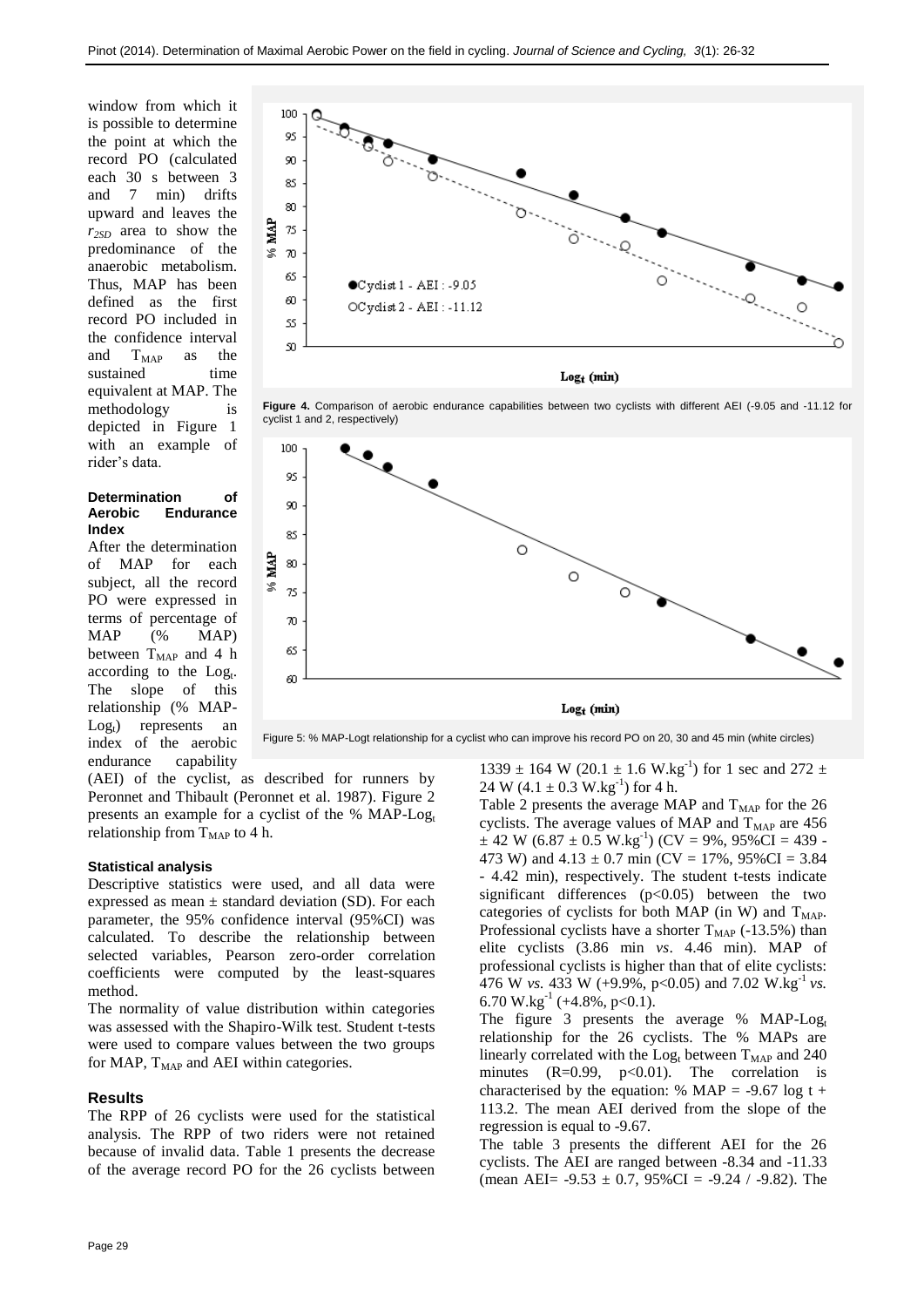student t-tests indicate no significant difference in AEI between the two competition levels.

## **Discussion**

The most important finding of this study is the possible determination of MAP,  $T_{MAP}$  and AEI on the field from the RPP. Compared to the elite cyclists, the professionals presented a higher MAP (+9.9%) and shorter  $T<sub>MAP</sub>$  (-13.5%) with no difference in AEI. The  $T<sub>MAP</sub>$  were ranged between 3 and 6 min as it was expected according to the previous studies (Billat et al. 1996; Bosquet et al. 2002; Faina et al. 1997; Hopkins et al. 2001). Our results indicate that it appears possible to determine MAP on the field from the RPP avoiding the bias dependent of an evaluation protocol.

The use of laboratory or field test to determine MAP has been much debated (Berthon et al. 1997; Billat et al. 1996; Bosquet et al. 2002; Faina et al. 1997; Faria et al. 2005b; Hopkins et al. 2001; Laursen et al. 2007; Lucia A and J Hoyos 2004). On the field, the coaches must take into account a valid PO to establish training programmes and track the evolution of the cyclist's potential. Thus, the use of RPP appears suitable since it is obtained from a monitoring of training and competition record PO. This procedure allows to avoiding some limitations of laboratory tests to assess MAP: protocol-dependence, motivation of the athlete, ergometer... Conversely, it possesses interesting advantages, which do not exist in other tests, like specificity with real cycling conditions, accommodations of exercise durations from 1 s to 4 h and consideration of an individual time sustained at MAP. The inclusion of competition performances in the process of MAP determination seems to be essential since, as suggested by Bosquet (Bosquet et al. 2002), data gained during competitive events of differing durations represent a reliable mean of assessing aerobic endurance. Indeed, Sassi et al. (Sassi et al. 2006) explained that it was very difficult to require repeated exhaustive efforts during periods of training because highly demanding maximal tests are often unacceptable to high-level athletes, especially those close to important competitions.

The mean MAP of cyclists was equal to 456 W (6.87  $W.kg^{-1}$ ) (95%CI = 439 - 473 W) and the corresponding mean  $T<sub>MAP</sub>$  was 4.13 min (4 min and 7 s) (95%CI = 3.84 - 4.42 min) with a wide inter-individual variability  $(CV= 17\%)$ . The results are in accordance with previous studies which have shown similarities with  $T\dot{V}O_{2\text{max}}$  found by Billat et *al.* (3.70  $\pm$  1.52 min) and Faina et *al.*  $(3.75 \pm 1.57 \text{ min})$  with cyclists (Billat et al. 1996; Faina et al. 1997). Additionally, Nimmerichter *et al.* observed that the PO developed during a 4 min time trial on the field was a good predictor of the MAP measured on an incremental exercise test (Nimmerichter et al. 2010). In the same way, Allen and Coogan used a 5 min all-out test to evaluate PO corresponding at the maximal oxygen uptake (Allen and Coggan 2010). As the results show that  $T_{MAP}$  is closer to 4 min, future studies should determine 1) the interest of the 4 min field test in assessment of MAP

according to RPP and 2) if there are differences in PO between laboratory, flat and uphill time trials (Nimmerichter et al. 2010).

Significant differences in MAP and  $T<sub>MAP</sub>$  were found between elite and professional cyclists. Professional cyclists had higher MAP (p<0.05) (476 W / 7.02 W.kg  $\frac{1}{1}$  vs 433 W / 6.70 W.kg<sup>-1</sup>) than elite cyclists but shorter  $T<sub>MAP</sub>$  (p<0.05) (3.86 min vs. 4.46 min). This result is in accordance with those of Billat et al. (Billat and Koralsztein 1996; Billat et al. 1994) showing that athletes with the highest maximal aerobic PO are those with the shortest time to exhaustion. Nevertheless, no significant correlation was found between MAP and  $T<sub>MAP</sub>$ .

The AEI was determined in this study from the relationship between record PO, expressed according to % MAP and log time (between  $T<sub>MAP</sub>$  and 4 h), by using the RPP of 26 cyclists according to the method of Pinot and Grappe (Pinot and Grappe 2011a). The regression can be expressed by the equation:  $%$  MAP = -9.67 log t  $+ 113.2$  (r=0.99, p<0.001), which can be considered as an expression of the mean aerobic potential of highlevel cyclists.

To the best of our knowledge, no study has been conducted to assess the aerobic endurance capability from AEI in cycling with field measurements of PO according to the model of Peronnet and Thibault (Peronnet and Thibault 1987; Peronnet et al. 1987). Previous studies have determined AEI from  $\text{VO}_2$ estimated from running performances (Bosquet et al. 2002; Lacour and Flandrois 1977; Peronnet and Thibault 1987, 1989; Peronnet et al. 1987). The AEI obtained in this study from PO measurements (mean : - 9.53, ranged between -8.34 and -11.3) were lower than the mean AEI (-6.40) and limit values (-4.07 and -9.96, CV=23%) determined previously from indirect %  $\rm \dot{VO}_{2max}$  in a population of 18 marathon runners (Peronnet et al. 1987). AEI reflects the capacity to limit loss of PO with increased duration of exercise. The higher the AEI is, the better the aerobic endurance capability is (Peronnet and Thibault 1987; Peronnet et al. 1987). The use of RPP improves assessment of AEI because it is computed from several record PO, contrary to the method of Peronnet and Thibaut which uses only two performances. In addition, the determination of AEI in this study was based on direct field measurements of PO, whereas the runners' AIE was determined with a somewhat imprecise indirect method from estimates of  $\rm \dot{V}O_{2}$  using running speeds. The differences in AEI between cycling and running may be due to changes of both muscle contractions (concentric *vs.* plyometric in running) and measuring methods. These findings suggest that the method for assessing aerobic endurance capability from AEI in elite cyclists appears valid, since it remains true to its definition (i.e., the ability to sustain a high % MAP (or  $\rm \dot{VO}_{2max}$ ) for a long period of time) (Bosquet et al. 2002; Lacour and Flandrois 1977; Peronnet et al. 1987; Tokmakidis et al. 1987).

No significant difference in AEI was observed between elite (-9.33) and professional cyclists (-9.71). The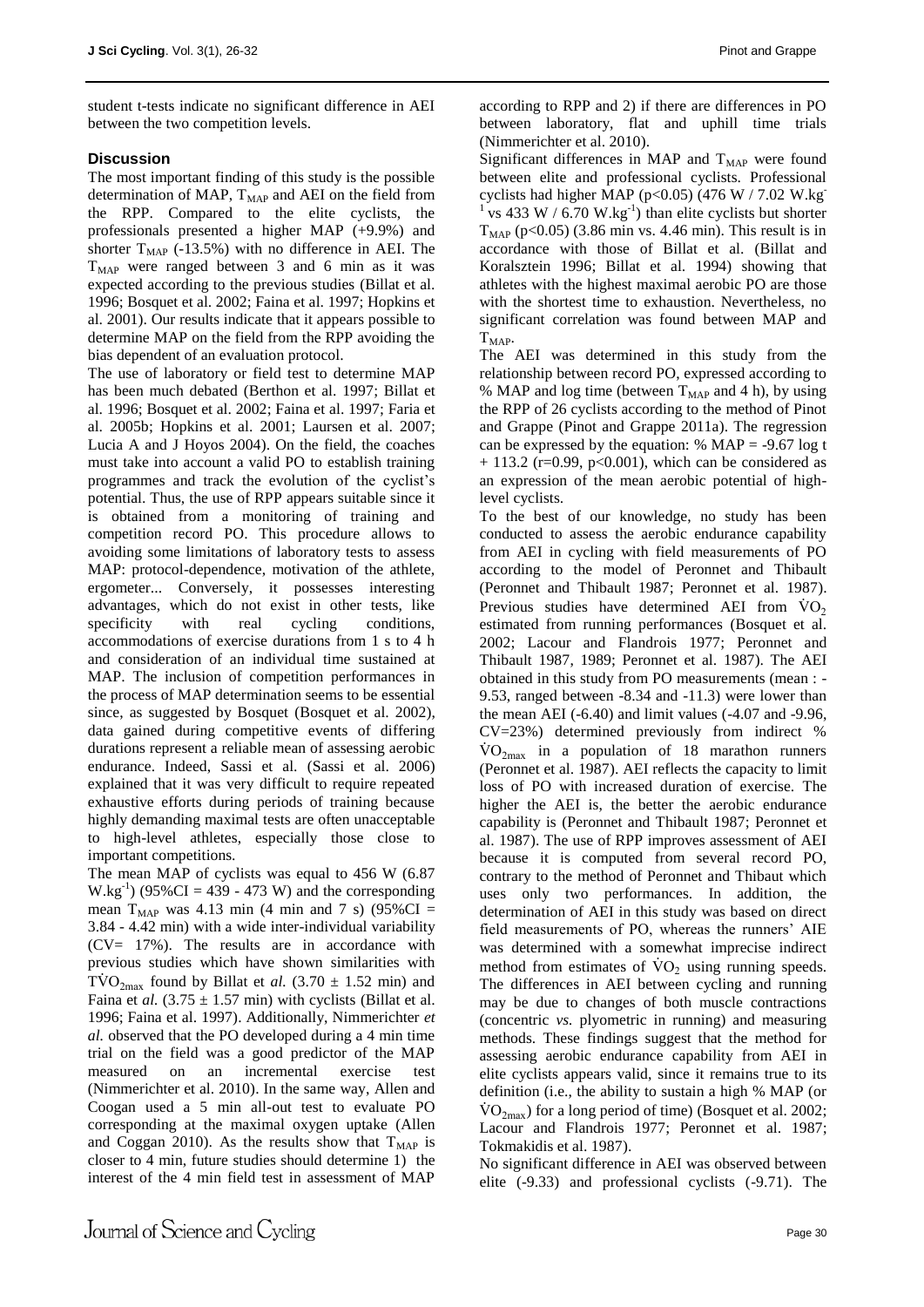similarity of AEI between these two categories of cyclists could be explained by the fact that the majority of elite cyclists belonged to the U23 national team and had the potential to become professionals. Thus, their endurance training was close enough to the professional cyclists. The population studied included only high-level cyclists. Therefore, it would be interesting in a future study to assess this capability in novice cyclists, amateurs, track riders and mountain bikers in order to track aerobic endurance of different competition levels.

## **Practical applications**

In cycling, MAP is a central parameter in the training process and in the monitoring of the physical potential. As there is no existing a reference protocol to assess MAP, the proposed field method in this study offers many advantages previously mentioned. Since the PO developed by a cyclist is measured directly on the bicycle during training and competition, it has become widely admitted that the field data collecting is of great value. Thus, the values of MAP obtained from a valid RPP could allow the coach to optimize the prescription of the exercise training loads in power-based training.

The assessment of endurance aerobic capability with AEI also appears to be a relevant process to evaluate the aerobic potential of cyclists. As mentioned by Bosquet (Bosquet et al. 2002), the major advantage of AEI is its accessibility, since this index can be estimated easily from field performance data ranging between 4 min to 4 h. It remains a convenient tool for modelling aerobic endurance.

The %  $MAP-Log<sub>t</sub>$  relationship allows a coach to track the cyclist fitness with a different point of view 1) to compare aerobic endurance capability of cyclists with different levels of MAP (Figure 4) and 2) to draw the virtual % MAP-Log<sub>t</sub> relationship for a cyclist who never reached his maximum physical potential over various durations (Figure 5). Thus, it becomes possible to estimate the PO potentially achievable by a cyclist from the  $%$  MAP-Log<sub>t</sub> relationship and, therefore, a more accurate AEI.

More generally, the exercise intensity zones are determined for the power-based training process after the assessment of MAP with a traditional incremental peak-power output test in laboratory or a field test (Gonzalez-Haro et al. 2007; Nimmerichter et al. 2010). The % MAP-Log<sub>t</sub> relationship provide an additional method to determine the different exercise intensity zones. As the durations required to draw this relationship are ranged from 1 s to 240 min, aerobic and anaerobic areas (Pinot and Grappe 2011b) can be determined from the % MAP according to the results of this study: Zone 1 (low exercise intensity, below 60% MAP), Zone 2 (moderate exercise intensity, from 60 to 75% MAP), Zone 3 (heavy exercise intensity, from 75 to 85% MAP), Zone 4 (severe exercise intensity - low end, from 85 to 100% MAP), Zone 5 (severe exercise intensity – high end, from 100 to 190% MAP) and

Zone 6 (force-velocity: from 190% to 320% MAP).

## **Acknowledgment**

The authors would like to thank Pierre Samozino for his valuable advice and the athletes for their time and enthusiasm. This study was supported by the FDJ.fr Pro Cycling Team.

## **Conflict of interest statement**

No funding was received for this work (from the National Institutes of Health, the Wellcome Trust, The Howard Hughes Medical Institute, or any others). The authors declare that there are no conflicts of interest. The results of this study do not benefit to any companies or manufacturers.

## **References**

- 1. Abbiss CR, Quod MJ, Levin G, Martin DT, Laursen PB (2009) Accuracy of the Velotron ergometer and SRM power meter. Int J Sports Med 30: 107-112
- 2. Allen H, Coggan AR (2010) Training and Racing with a Power Meter. VeloPress, Boulder, Colorado
- 3. Balmer J, Davison RC, Bird SR (2000) Peak power predicts performance power during an outdoor 16.1-km cycling time trial. Med Sci Sports Exerc 32: 1485-1490
- 4. Bentley DJ, McNaughton LR, Thompson D, Vleck VE, Batterham AM (2001) Peak power output, the lactate threshold, and time trial performance in cyclists. Med Sci Sports Exerc 33: 2077-2081
- 5. Berthon P, Fellmann N, Bedu M, Beaune B, Dabonneville M, Coudert J, Chamoux A (1997) A 5-min running field test as a measurement of maximal aerobic velocity. Eur J Appl Physiol Occup Physiol 75: 233-238
- 6. Billat LV, Koralsztein JP (1996) Significance of the velocity at VO2max and time to exhaustion at this velocity. Sports Med 22: 90-108
- 7. Billat V, Faina M, Sardella F, Marini C, Fanton F, Lupo S, Faccini P, de Angelis M, Koralsztein JP, Dalmonte A (1996) A comparison of time to exhaustion at VO2 max in elite cyclists, kayak paddlers, swimmers and runners. Ergonomics 39: 267-277
- 8. Billat V, Renoux JC, Pinoteau J, Petit B, Koralsztein JP (1994) Times to exhaustion at 100% of velocity at VO2max and modelling of the time-limit/velocity relationship in elite long-distance runners. Eur J Appl Physiol Occup Physiol 69: 271-273
- Bosquet L, Leger L, Legros P (2002) Methods to determine aerobic endurance. Sports Med 32: 675-700
- 10. Faina M, Billat V, Squadrone R, De Angelis M, Koralsztein JP, Dal Monte A (1997) Anaerobic contribution to the time to exhaustion at the minimal exercise intensity at which maximal oxygen uptake occurs in elite cyclists, kayakists and swimmers. Eur J Appl Physiol Occup Physiol 76: 13-20
- 11. Faria EW, Parker DL, Faria IE (2005a) The science of cycling: factors affecting performance - part 2. Sports Med 35: 313-337
- 12. Faria EW, Parker DL, Faria IE (2005b) The science of cycling: physiology and training - part 1. Sports Med 35: 285-312
- 13. Gardner AS, Stephens S, Martin DT, Lawton E, Lee H, Jenkins D (2004) Accuracy of SRM and power tap power monitoring systems for bicycling. Med Sci Sports Exerc 36: 1252-1258
- 14. Gonzalez-Haro C, Galilea PA, Drobnic F, Escanero JF (2007) Validation of a field test to determine the